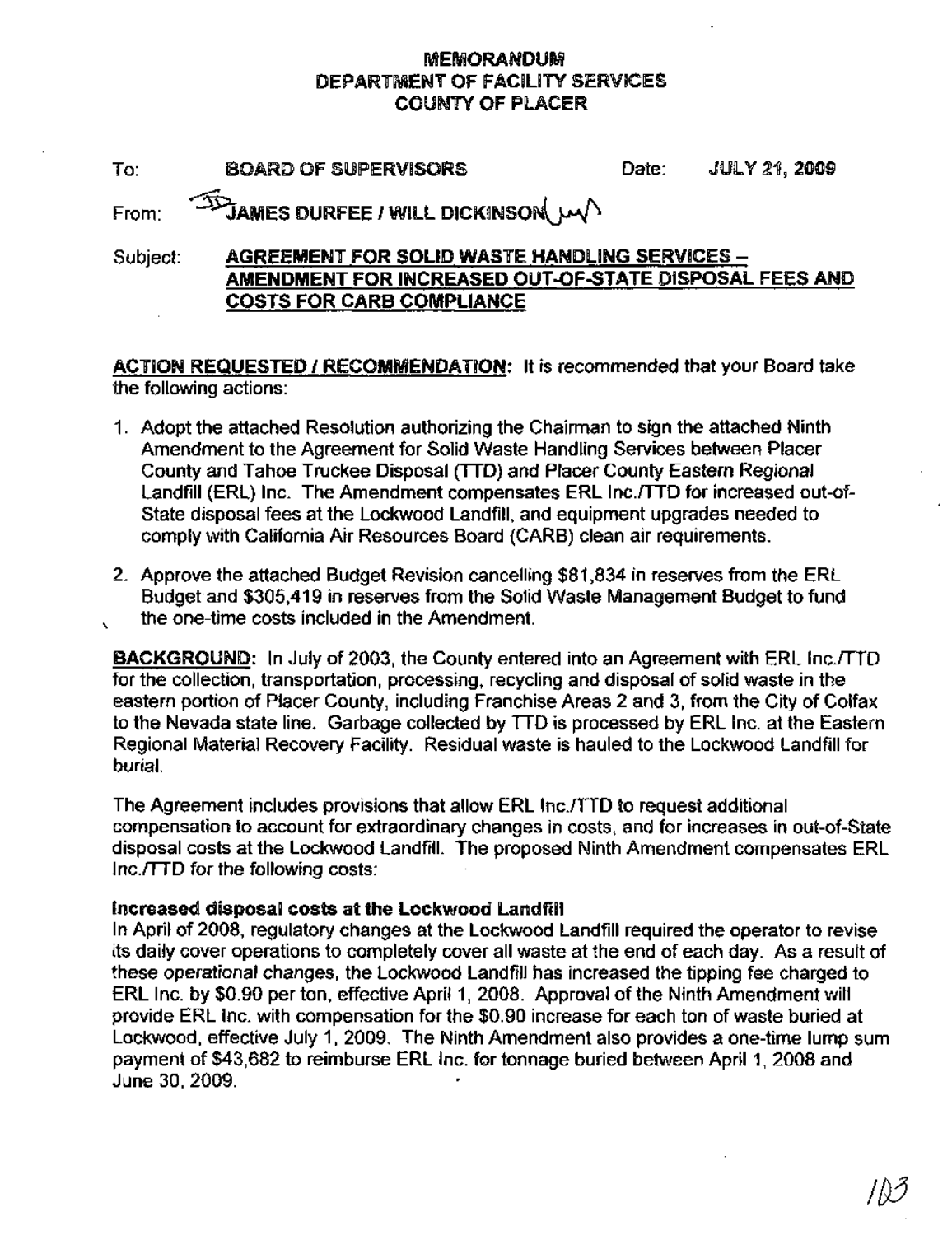BOARD OF SUPERVISORS AGREEMENT FOR SOLID WASTE HANDLING SERVICES AMENDMENT FOR INCREASED OUT-OF-STATE DISPOSAL FEES AND COST FOR CARB COMPLIANCE JULY 21, 2009 PAGE 2

These payments are consistent with Article 6, Section 5 of the Agreement ("Landfill Disposal Fees"), which allows reimbursement for increases in out-of-State disposal costs at the lockwood landfill.

### Costs to Comply with Unforeseen CARB Requirements

Subsequent to execution of the subject Agreement in 2003, CARB adopted a series of regulations and amendments to reduce emissions from on-road and off-road diesel vehicles and equipment. In order to meet CARB compliance deadlines through the end of the Agreement term in 2015, ERL Inc.fTTO has or will need to retrofit or replace a significant portion of their collection vehicle fleet and several pieces of stationary equipment at the Eastern Regional Material Recovery Facility (ERMRF). The Ninth Amendment provides a negotiated one-time lump sump payment of \$343,571 to compensate ERL Inc./TTD for compliance with all current CARB requirements through the end of the Agreement term. The lump sum payment covers all of the stationary equipment upgrades at the ERMRF and the County's proportional share (48.8% based on the number of customers served) of the TID collection fleet upgrades. Other jurisdictions serviced by TID, including the Town of Truckee, Nevada County, and EI Dorado County, have approved rate packages that include their , proportional share of the CARB reimbursement costs.

This payment is consistent with Article 6, Section 9 of the Agreement ("Extraordinary Changes in Cost or Revenue"), which allows ERL Inc./TTD to request additional compensation to account for extraordinary changes in costs.

**ENVIRONMENTAL CLEARANCE:** This action is not a project under California Environmental Quality Act (CEQA) pursuant to CEQA Guidelines Section 15061(b)(3). This Section exempts activities covered by the general rule that CEQA applies only to projects which have the potential for causing a significant effect on the environment.

FISCAL IMPACT: Approval of the Ninth Amendment will reduce tipping fee revenue to the ERL Budget by approximately \$30,000 per year through the term of the Agreement to account for the increased lockwood disposal fees. This loss of revenue was anticipated in the 2009/10 Preliminary Budget and was absorbed without any corresponding increase in tipping fees.

Approval of the Ninth Amendment will also result in one-time costs of \$387,253. The costs are split between the ERL Budget (\$43,682 for the retroactive Lockwood increase and \$38,152 for CARB compliance at the ERMRF) and the Solid Waste Management Budget (\$305,419 for CARB compliance of ITO collection vehicles). Approval of the attached Budget Revision cancelling reserves in the ERL and Solid Waste Management Budgets will provide adequate funding for the one-time costs. No increases in ERL tipping fees or TID collection rates are necessary to fund this Amendment.

JDIWD/LM

ATfACHMENTS: RESOLUTION BUDGET REVISION

T:FAC/BSMEM02009/EEJERL CARB LOCKWOOD MEMO 0910V2.DOC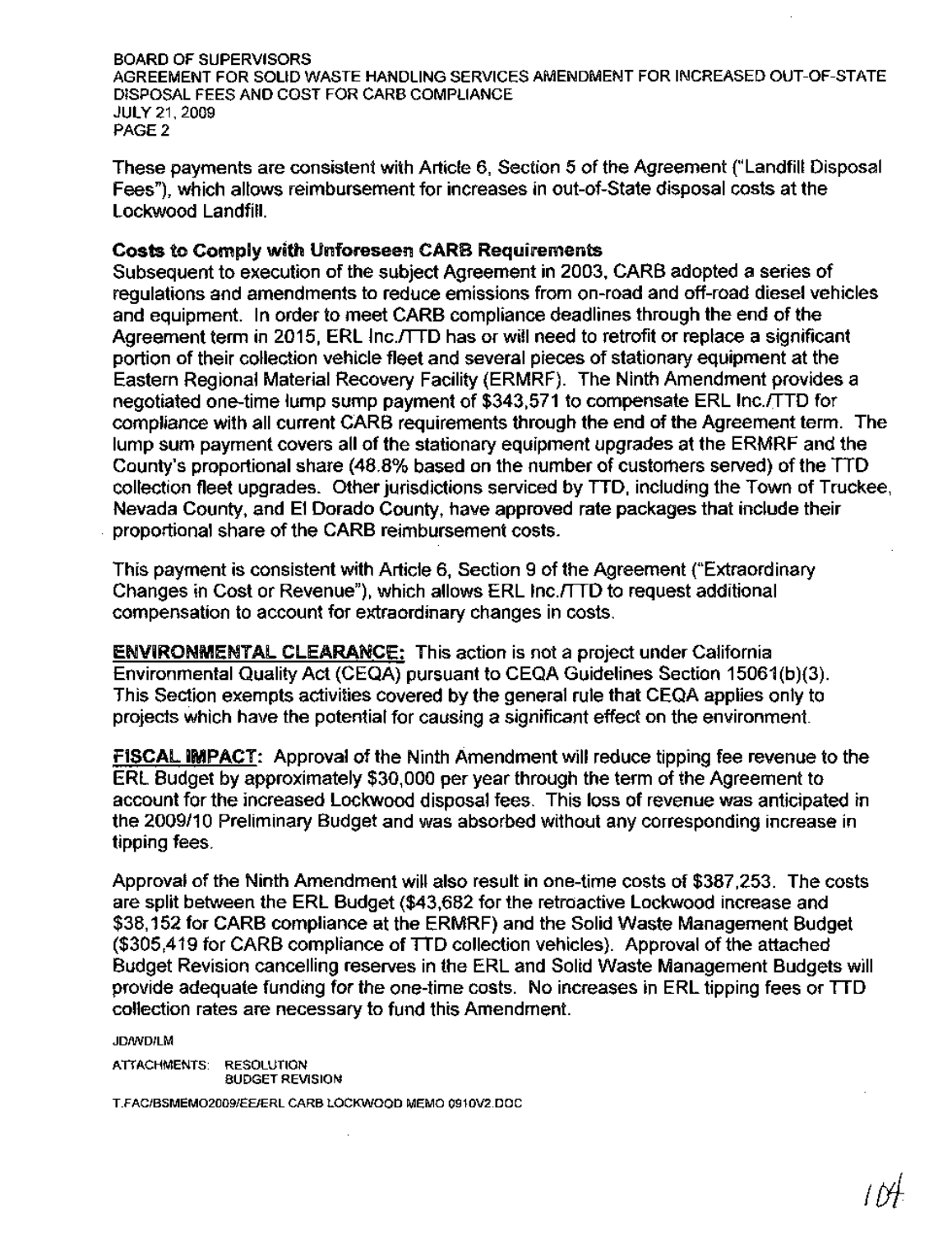# **Before the Board of Supervisors County of Placer, State of California**

#### **In the matter of: A RESOLUTION APPROVING AND AUTHORIZING EXECUTION OF AN AMENDED AGREEMENT** FOR SOLID **WASTE HANDLING SERVICES BETWEEN PLACER COUNTY AND TAHOE TRUCKEE DISPOSAL CO. INC. AND PLACER COUNTY EASTERN REGIONAL LANDFILL, INC.**

The following **RESOLUTION** was duly passed by the Board of Supervisors of the County of Placer at a regular meeting held \_\_\_\_\_\_\_\_\_\_\_\_\_\_\_\_\_\_\_\_\_\_\_\_\_\_\_\_\_\_\_\_\_, 2009 by the following vote on roll call:

Ayes:

Noes:

Absent:

Signed and approved by me after its passage.

Chairman, Board of Supervisors

**Resol.**-----

Attest:

Clerk of said Board

**WHEREAS,** the County of Placer oversees the Agreement for Solid Waste Handling Services Between Placer County and Tahoe Truckee Disposal Co., Inc. and Placer County Eastern Regional Sanitary Landfill, Inc. for operation of the Eastern Regional Material Recovery Facility and collection of solid wastes in Franchise Areas 2 and 3; and

**WHEREAS,** both the County and Contractor wish to amend the Agreement to compensate Contractor for increased disposal fees at the Lockwood Landfill, and equipment upgrades needed to comply with new California Air Resources Board clean air requirements.

**NOW, THEREFORE, BE IT RESOLVED** by the Board of Supervisors of the County of Placer, State of California, that this Board approves and authorizes the attached Ninth Amendment to Contract No. 11710 with Tahoe Truckee Disposal Co., Inc. and Placer County Eastern Regional Sanitary Landfill, Inc. for the operation of the Eastern Regional Material Recovery Facility and solid waste collection in Franchise Areas 2 and 3.

ATTACHMENTS: CONTRACT AMENDMENT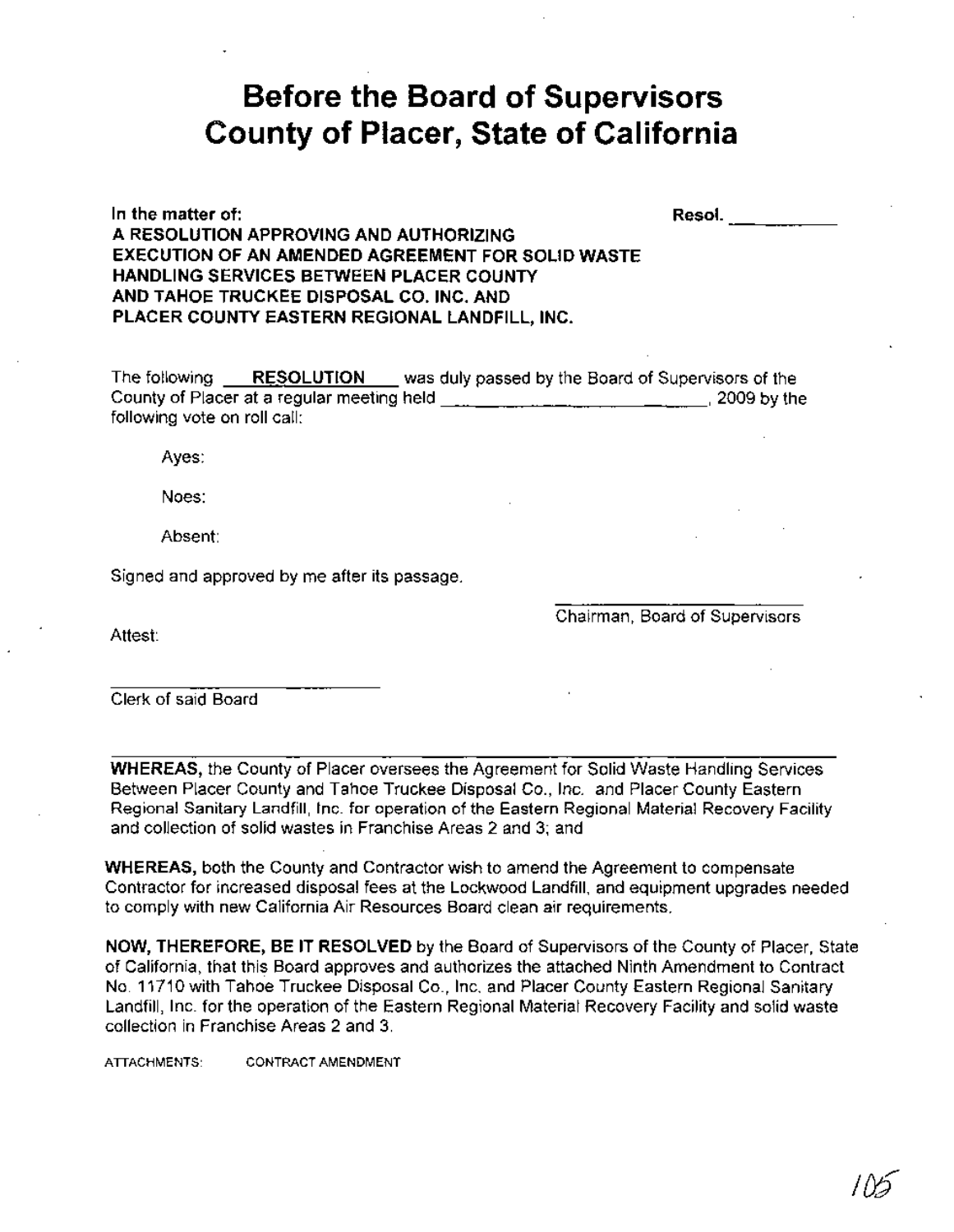| FOR ICLIC LRANSFLRS & RESERVE CANCELLATIONS PLEASE PROVIDE THE FOLLOWING<br>Fund/subFund - OCA - PCA - G/L - Sub G/L |                     |                            |      |                    |                                                   |     |                        |       | PLACER COUNTY                             |                                                                                                                                          |                        | PAS DOCUMENT NO. |                                                                                                                  |       |                                 |                           |                   |       |                  |                         |                              |  |  |
|----------------------------------------------------------------------------------------------------------------------|---------------------|----------------------------|------|--------------------|---------------------------------------------------|-----|------------------------|-------|-------------------------------------------|------------------------------------------------------------------------------------------------------------------------------------------|------------------------|------------------|------------------------------------------------------------------------------------------------------------------|-------|---------------------------------|---------------------------|-------------------|-------|------------------|-------------------------|------------------------------|--|--|
|                                                                                                                      |                     |                            |      |                    | Facility Service to do journal to cancel reserves |     |                        |       |                                           | <b>BUDGET REVISION</b>                                                                                                                   |                        |                  |                                                                                                                  |       |                                 |                           |                   |       |                  |                         |                              |  |  |
| <b>POST DATE:</b>                                                                                                    |                     |                            |      |                    |                                                   |     | Cash Transfer Required |       |                                           |                                                                                                                                          | 4/2 Auditor-Controller |                  |                                                                                                                  |       |                                 |                           |                   |       |                  |                         |                              |  |  |
| DEPT<br>NO.                                                                                                          | DOC.<br><b>TYPE</b> |                            |      |                    | Tolal \$ Amount                                   |     | <b>TOTAL UNES</b>      |       | <b>Reserve Cancellation Required</b><br>х |                                                                                                                                          |                        |                  |                                                                                                                  |       |                                 |                           |                   |       | County Executive |                         |                              |  |  |
|                                                                                                                      | 12 BR               | $\mathbf{2}$<br>387,253.00 |      |                    |                                                   |     |                        |       |                                           | <b>Establish Reserve Required</b>                                                                                                        |                        |                  | Fund 220 Subfund 400 GL2420 SubGL552000 / Fund 220 Subfund 450 GL2420 SubGL514000<br><b>Board of Supervisors</b> |       |                                 |                           |                   |       |                  |                         |                              |  |  |
| ESTIMATED REVENUE ADJUSTMENT                                                                                         |                     |                            |      |                    |                                                   |     |                        |       |                                           |                                                                                                                                          |                        |                  |                                                                                                                  |       | <b>APPROPRIATION ADJUSTMENT</b> |                           |                   |       |                  |                         |                              |  |  |
| DEM<br>NO.                                                                                                           | T/C                 | Rev (                      | Funo | <b>Jub</b><br>Fund | OCA                                               | PCA | QBJ 3                  | PROJ. | PROJ. DIU                                 | <b>AMOUNT</b>                                                                                                                            | DEPT<br>NO.            | 1/C              | Rev                                                                                                              | Fundi | Sub<br>Fund                     | <b>OCA</b>                | PCA.              | OBJ 3 | FROJ.            | PROJ. DTL               | <b>AMOUNT</b>                |  |  |
|                                                                                                                      |                     |                            |      |                    |                                                   |     |                        |       |                                           |                                                                                                                                          | 12                     | 014              |                                                                                                                  |       |                                 | 220 400 990289 90289 2555 |                   |       |                  |                         | 81,834.00                    |  |  |
|                                                                                                                      |                     |                            |      |                    |                                                   |     |                        |       |                                           |                                                                                                                                          |                        | 12 014           |                                                                                                                  |       |                                 | 220 450 990450 90450 2555 |                   |       |                  |                         | 305,419.00                   |  |  |
|                                                                                                                      |                     |                            |      |                    |                                                   |     |                        |       |                                           |                                                                                                                                          |                        |                  |                                                                                                                  |       |                                 |                           |                   |       |                  |                         | ti d                         |  |  |
|                                                                                                                      |                     |                            |      |                    |                                                   |     |                        |       |                                           |                                                                                                                                          |                        |                  |                                                                                                                  |       |                                 |                           |                   |       |                  |                         | $\epsilon_{\rm{max}}$<br>Λýν |  |  |
|                                                                                                                      |                     |                            |      |                    |                                                   |     |                        |       |                                           |                                                                                                                                          |                        |                  |                                                                                                                  |       |                                 |                           |                   |       |                  |                         | D.<br>$\ddot{\phantom{a}}$   |  |  |
|                                                                                                                      |                     |                            |      |                    |                                                   |     |                        |       |                                           |                                                                                                                                          |                        |                  |                                                                                                                  |       |                                 |                           |                   |       |                  |                         | i -                          |  |  |
|                                                                                                                      |                     |                            |      |                    |                                                   |     |                        |       |                                           |                                                                                                                                          |                        |                  |                                                                                                                  |       |                                 |                           |                   |       |                  |                         | $\ddotsc$                    |  |  |
|                                                                                                                      |                     |                            |      |                    |                                                   |     |                        |       |                                           |                                                                                                                                          |                        |                  |                                                                                                                  |       |                                 |                           |                   |       |                  |                         | $\sim$ $\sim$<br>$\cdots$    |  |  |
|                                                                                                                      |                     |                            |      |                    |                                                   |     |                        |       |                                           |                                                                                                                                          |                        |                  |                                                                                                                  |       |                                 |                           |                   |       |                  |                         |                              |  |  |
|                                                                                                                      |                     |                            |      |                    |                                                   |     |                        |       |                                           |                                                                                                                                          |                        |                  |                                                                                                                  |       |                                 |                           |                   |       |                  |                         |                              |  |  |
|                                                                                                                      |                     |                            |      |                    |                                                   |     |                        |       |                                           |                                                                                                                                          |                        |                  |                                                                                                                  |       |                                 |                           |                   |       |                  |                         |                              |  |  |
|                                                                                                                      |                     |                            |      |                    |                                                   |     |                        |       |                                           |                                                                                                                                          |                        |                  |                                                                                                                  |       |                                 |                           |                   |       |                  |                         |                              |  |  |
|                                                                                                                      |                     |                            |      |                    |                                                   |     |                        |       | <b>TOTAL</b>                              | 0.00                                                                                                                                     |                        |                  |                                                                                                                  |       |                                 |                           |                   |       |                  | <b>TOTAL!</b>           | 387,253.00                   |  |  |
|                                                                                                                      |                     |                            |      |                    |                                                   |     |                        |       |                                           | REASON FOR REVISION: TO CANCEL RESERVES AND INCREASE APPROPRIATION IN THE EASTER REGIONAL LANDFILL AND THE SOLID WASTE MANAGEMENT BUDGE. |                        |                  |                                                                                                                  |       |                                 |                           |                   |       |                  |                         |                              |  |  |
|                                                                                                                      |                     |                            |      |                    |                                                   |     |                        |       |                                           | FOR THE SOLID WASTE HANDLING SERVICES AMENDMENT FOR OUT-OF-STATE DISPOSAL FEES.                                                          |                        |                  |                                                                                                                  |       |                                 |                           |                   |       |                  |                         |                              |  |  |
|                                                                                                                      |                     |                            |      |                    | <b><i><u>3epartment</u></i></b> Head              |     | Prepated by            |       | Valerie Bayne<br>MO                       |                                                                                                                                          |                        | Exl 6803         |                                                                                                                  |       |                                 |                           |                   | Date: |                  | 7/21/09                 |                              |  |  |
|                                                                                                                      |                     |                            |      |                    | <b>Board of Supervisors</b>                       |     |                        |       |                                           |                                                                                                                                          |                        |                  |                                                                                                                  |       |                                 |                           |                   | Page: |                  |                         |                              |  |  |
| ÞÞ                                                                                                                   |                     |                            |      |                    |                                                   |     |                        |       |                                           |                                                                                                                                          |                        |                  |                                                                                                                  |       |                                 |                           | Budget Revision # |       |                  | FOR INDIVIDUAL DEPT USE |                              |  |  |
|                                                                                                                      |                     |                            |      |                    | Distinguifier - GRIG-NAL ONLY -to Auditor         |     |                        |       |                                           |                                                                                                                                          |                        |                  |                                                                                                                  |       |                                 |                           |                   |       |                  |                         | Rev 11/16/2004               |  |  |

 $\sim$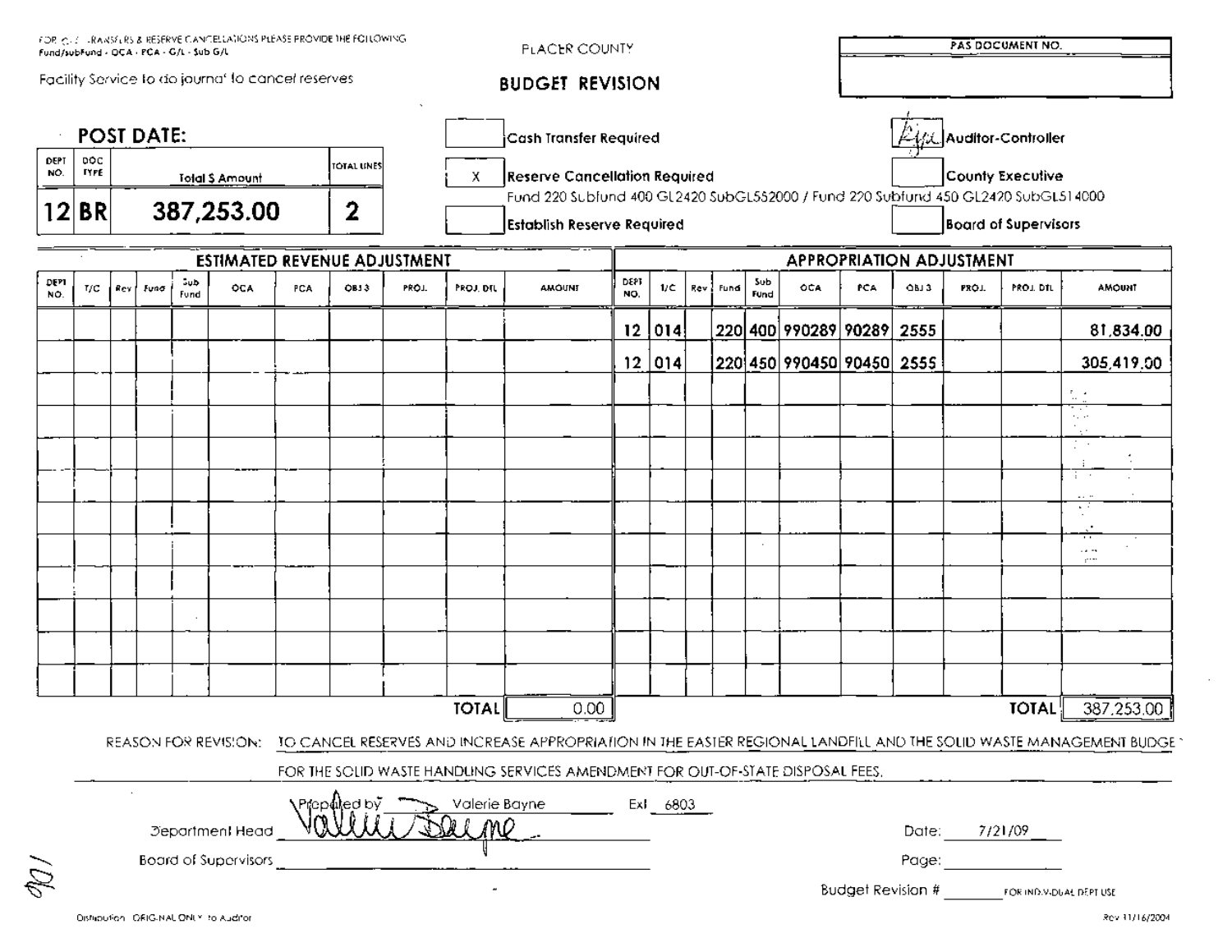## **NINTH AMENDMENT TO CONTRACT NO. 11710 AGREEMENT FOR SOLID WASTE HANDLING SERVICES**

This Ninth Amendment to the Agreement for Solid Waste Handling Services ("Agreement") between Placer County, California ("County") and Tahoe Truckee Disposal Co., Inc., a California corporation, and Placer County Eastern Regional Sanitary Landfill, Inc., a Nevada corporation (hereinafter collectively referred to as "Contractor") is entered into this \_ day of , 2009, and effective as of July 1, 2009.

## **RECITALS**

- 1. The County and Contractor entered into that certain Agreement for Solid Waste Handling Services dated July 22, 2003, which was amended previously as of April 20, 2004 by the First Amendment, July 13, 2004 by the Second Amendment, January 18, 2005 by the Third Amendment, April 18, 2005 by the Fourth Amendment, April 3, 2006 by the Fifth Amendment, July 24, 2007 by the Sixth Amendment, April 15<sup>th</sup>, 2008 by the Seventh Amendment, and April 21, 2009 by the Eighth Amendment.
- 2. The County and Contractor wish to amend the Agreement to reimburse Contractor for cost associated with increased landfill disposal fees and cost associated with retrofitting and replacement of collection vehicles and ERMRF inert processing equipment to meet California Air Resources Board emission standards.
- 3. The County and Contractor wish to memorialize in this Amendment their agreement regarding the foregoing issues. .

## **NOW THEREFORE, THE PARTIES AGREE AS FOLLOWS:**

- 1. ARTICLE SIX, Section 5. "Landfill Disposal Fees," shall be amended by adding the following paragraph: "In accordance with the previous paragraph of this Section, Contractor shall be entitled to receive from County additional compensation up to \$0.90/ton for every ton of residue disposed of at the Lockwood Landfill, effective July 1, 2009 through the term of the Agreement. Compensation shall not exceed the amount charged to Contractor by the Lockwood Landfill operator. This increase in the landfill tipping fee is a direct result of regulatory changes imposed upon Landfill operator for revised cover soil placement. Contractor shall also be entitled to receive from County a one time lump sum payment of \$43,682 for the pass through disposal costs associated with residue disposed of at Lockwood since inception of the new cover requirements and prior to the approval and implementation of the new disposal fee."
- 2. . ARTICLE SIX, Section 9 "Extraordinary Changes in Cost or Revenues," shall be amended by adding the following paragraph: "Contractor shall be entitled to receive from County a one-time lump sum payment in the amount of \$343,571 for full compliance with applicable California Air Resources Board (CARB) current emission standards for on-road and off-road diesel fueled equipment per Title 13 of the California Code of Regulations through the Term of this Agreement, including the retrofits to the stationary ERMRF equipment and the County's proportional share of the TTD collection fleet upgrades. The County's proportional share of the TTD collection fleet upgrades, based on number of customers served is 48.8% of the Total TID cost."